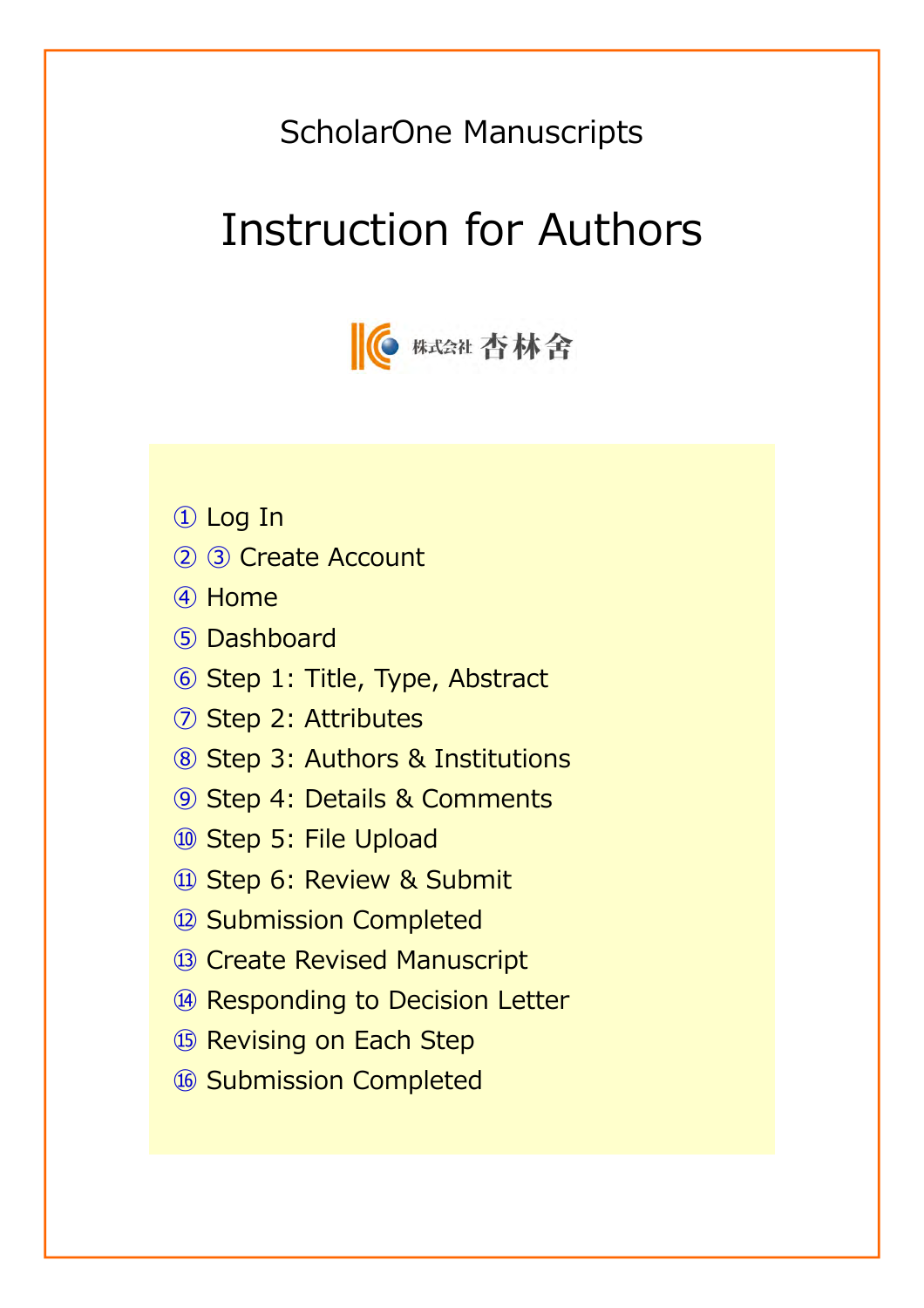# 1 Log In

| <b>Create An Account</b>       |                                                                                                                                                                                                                                |              |                                           |
|--------------------------------|--------------------------------------------------------------------------------------------------------------------------------------------------------------------------------------------------------------------------------|--------------|-------------------------------------------|
|                                |                                                                                                                                                                                                                                |              |                                           |
| Log In                         | Welcome to the Kyorinsha Workflow 4 Demo Site manuscript submission site. To Log In, enter your User ID and<br>Password into the boxes below, then click "Log In." If you are unsure about whether or not you have an account, |              |                                           |
|                                | or have forgotten your password, enter your e-mail address into the "Password Help" section below. If you do<br>not have an account, click on the "Create Account" link above.                                                 |              |                                           |
|                                |                                                                                                                                                                                                                                |              |                                           |
| Log In                         |                                                                                                                                                                                                                                |              | <b>New User?</b><br>Register here         |
|                                | Log in here if you are already a registered user.                                                                                                                                                                              |              | <b>Resources</b>                          |
|                                | User ID:                                                                                                                                                                                                                       |              | <b>User Tutorials</b><br>Kyorinsha Demo A |
|                                | Password:                                                                                                                                                                                                                      | U Log In     |                                           |
| KYORINSHA                      | Password Help. Enter your e-mail address to receive an e-mail with<br>your account information.                                                                                                                                |              |                                           |
|                                | E-Mail Address:                                                                                                                                                                                                                | $\bigcup$ Go |                                           |
| <b>SCHOLARONE</b> <sup>®</sup> |                                                                                                                                                                                                                                |              |                                           |
|                                | If you already have your account, and know your User ID and Password<br>1. Enter your User ID and Password.<br>2. Click Log in. $\rightarrow$ Go to 4                                                                          |              |                                           |
|                                |                                                                                                                                                                                                                                |              |                                           |
|                                |                                                                                                                                                                                                                                |              |                                           |
|                                | If you have not created your account yet<br>Click Register here to create your account.                                                                                                                                        |              |                                           |
| $\rightarrow$ Go to 2          |                                                                                                                                                                                                                                |              |                                           |
|                                |                                                                                                                                                                                                                                |              |                                           |
|                                |                                                                                                                                                                                                                                |              |                                           |
|                                | you forgot your User ID and Password                                                                                                                                                                                           |              |                                           |
|                                | Enter your E-Mail address.                                                                                                                                                                                                     |              |                                           |
|                                | Click Go, and the notification email will be sent to the E-Mail address you entered.<br>Click the link in the E-mail message, and another window opens. Then, set your                                                         |              |                                           |
|                                | new Password and log in the site.                                                                                                                                                                                              |              |                                           |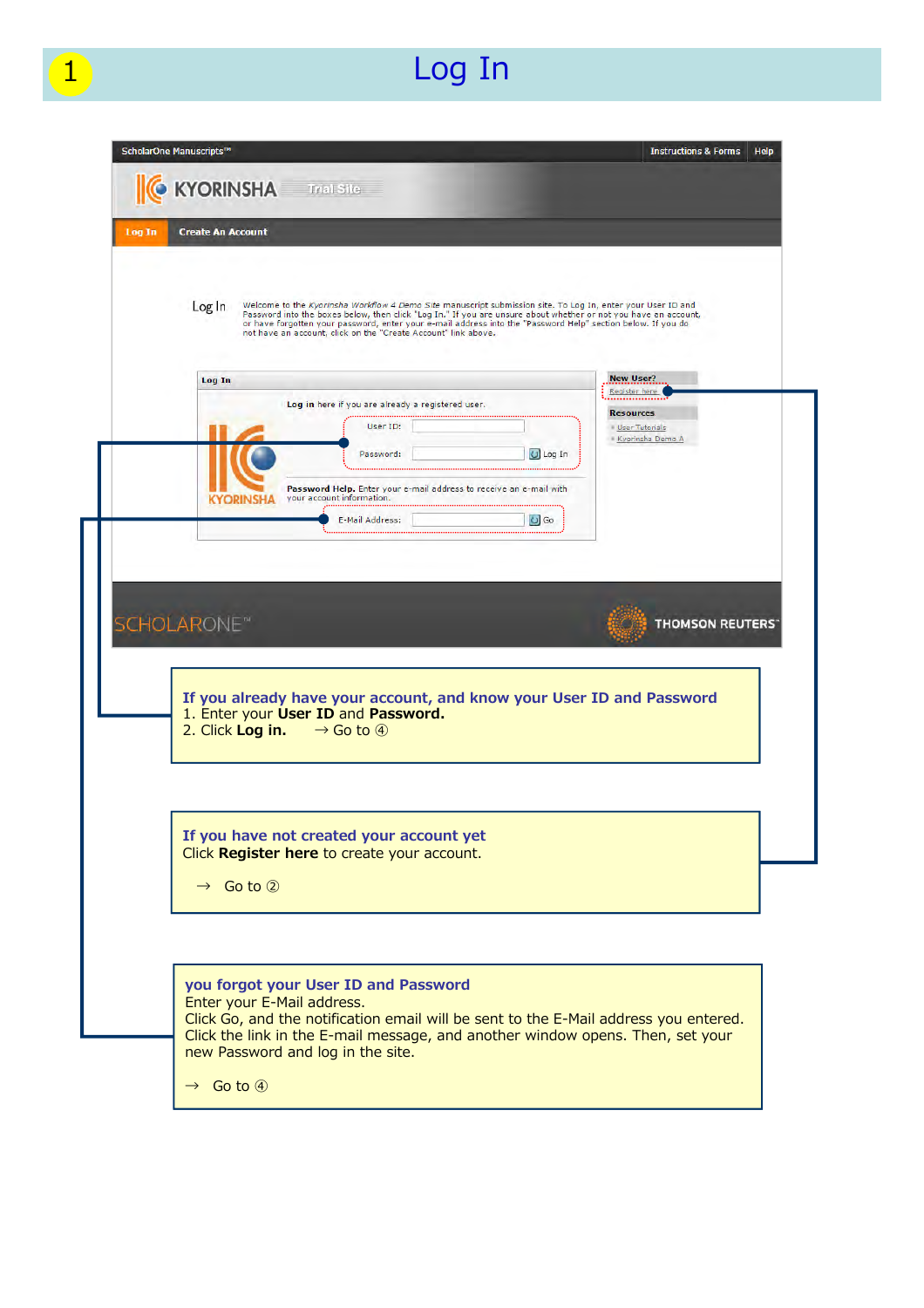## 2 **Create Account**

Enter all required ( **req** ) fields.

### **Step 1:** E-Mail / Name

|                                                     |                                                                                                                                                                                                                                                                                                                                                                                                          | Next                             |
|-----------------------------------------------------|----------------------------------------------------------------------------------------------------------------------------------------------------------------------------------------------------------------------------------------------------------------------------------------------------------------------------------------------------------------------------------------------------------|----------------------------------|
| <b>ORCID®</b>                                       |                                                                                                                                                                                                                                                                                                                                                                                                          |                                  |
|                                                     | Select the appropriate option below to associate an ORCID iD to your account.                                                                                                                                                                                                                                                                                                                            |                                  |
| Create an ORCID iD                                  |                                                                                                                                                                                                                                                                                                                                                                                                          |                                  |
| Associate your existing ORCID iD                    |                                                                                                                                                                                                                                                                                                                                                                                                          |                                  |
| http://orcid.org/content/initiative.                | Open Researcher and Contributor ID (ORCID) is a non-profit organization dedicated to solving the long-<br>standing name ambiguity problem in scholarly communication by creating a central registry of unique<br>identifiers for individual researchers and an open, transparent linking mechanism between ORCID and other<br>current author identifier schemes. To learn more about ORCID, please visit |                                  |
| <b>Name</b>                                         |                                                                                                                                                                                                                                                                                                                                                                                                          | $ \pi $ Special C                |
| Prefix: Dr.                                         |                                                                                                                                                                                                                                                                                                                                                                                                          |                                  |
| First (Given) Name: Daniel                          | rea                                                                                                                                                                                                                                                                                                                                                                                                      | Enter your first and last name.  |
| Middle Name:                                        |                                                                                                                                                                                                                                                                                                                                                                                                          |                                  |
| Last (Family) Name: Mcferson                        | rea                                                                                                                                                                                                                                                                                                                                                                                                      |                                  |
| Degree:                                             |                                                                                                                                                                                                                                                                                                                                                                                                          |                                  |
| Primary E-Mail Address: Imc-dan@kyorin.co.jp        |                                                                                                                                                                                                                                                                                                                                                                                                          | Do not use other person's E-     |
| Primary E-Mail Address (again): mc-dan@kyorin.co.jp | rea                                                                                                                                                                                                                                                                                                                                                                                                      | mail address.                    |
| Primary Cc E-Mail Address:                          |                                                                                                                                                                                                                                                                                                                                                                                                          | Do not share the E-mail          |
| Secondary E-Mail Address:                           |                                                                                                                                                                                                                                                                                                                                                                                                          | address with someone else!       |
| Secondary E-Mail Address (again):                   |                                                                                                                                                                                                                                                                                                                                                                                                          |                                  |
| Secondary Cc E-Mail Address:                        |                                                                                                                                                                                                                                                                                                                                                                                                          |                                  |
|                                                     |                                                                                                                                                                                                                                                                                                                                                                                                          | If you have another E-mail       |
|                                                     |                                                                                                                                                                                                                                                                                                                                                                                                          |                                  |
|                                                     |                                                                                                                                                                                                                                                                                                                                                                                                          | address which you want to        |
|                                                     |                                                                                                                                                                                                                                                                                                                                                                                                          | receive messages, enter it here. |

### **Step 2:** Address

| <b>Primary Address</b>                  |                                                                        | <b>Secondary Address</b>                                                     |
|-----------------------------------------|------------------------------------------------------------------------|------------------------------------------------------------------------------|
| Department:                             | Institution: University of ScholarOne x<br>Address: 3-14-6 Nishigahara | Institution:<br>Department:<br>Address:                                      |
| Country: Japan<br>State/Province: Tokyo | City: Kita-ku                                                          | Country: --- Select One ---<br>State/Province: --- Select One --- V<br>City: |
| Postal Code: 114-0024<br>Fax:           | Phone: 03-3910-4311                                                    | Postal Code:<br>Phone:<br>Fax:                                               |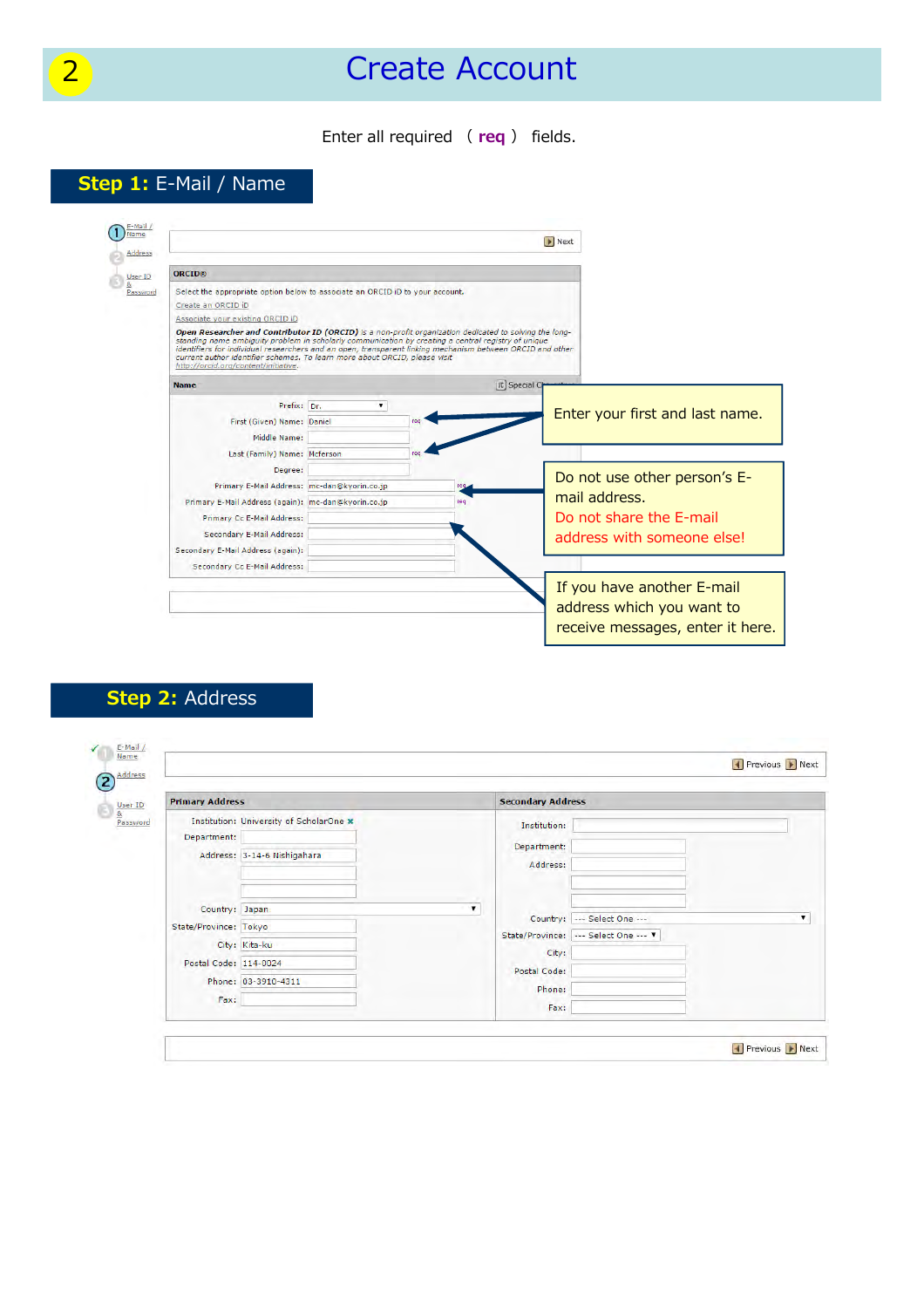### **Step 3:** User ID & Password

| <b>User ID / Password</b><br>Jser ID<br>Password<br>User ID: mc-dan@kyorin.co.jp<br>change it to anything you want.<br>req<br>Password:<br>req<br>Confirm Password:<br>ResearcherID Click here to register with ResearcherID.<br>ResearcherID is a global, multi-disciplinary scholarly research community. With a unique identifier assigned<br>to each author in ResearcherID, you can eliminate author misidentification and view an author's citation<br>metrics instantly. Search the registry to find collaborators, review publication lists and explore how research<br>is used around the world. To register or learn more about ResearcherID, please visit<br>http://www.researcherid.com<br><b>Keywords</b><br>Search on this list:<br>Case sensitive Search<br>Neuroscience<br>req<br>Nerve anatomy<br>req<br>New multidisciplinary fields<br>side, and enter it by pushing Add button.<br>$+$ Add<br><b>Unavailable Dates</b><br>If you are planning on being unavailable for a period of time, enter the dates in the boxes below.<br>$\overline{\circ}$<br>$\overline{\bullet}$<br>From:<br>To:<br>Signature. The journal can choose to use the text<br>You can leave the Signature field blank.<br>Please do NOT upload your manuscript in this area. Once you have finished creating your account,<br>you may enter your Author Center to submit a new manuscript.<br><b>Files attached</b><br>ファイルを選択 選択されていません<br>No files have been uploaded.<br><b>J</b> Attach<br>Previous / Finish<br>Check all registered information,<br>and push Finish button.<br>Your account created<br>Your account has been created.<br>Click Log in, $\rightarrow$ and go to $\circledA$ | E-Mail<br>Name<br>Address | $\Box$ Previous $\Box$ Finish                          |
|------------------------------------------------------------------------------------------------------------------------------------------------------------------------------------------------------------------------------------------------------------------------------------------------------------------------------------------------------------------------------------------------------------------------------------------------------------------------------------------------------------------------------------------------------------------------------------------------------------------------------------------------------------------------------------------------------------------------------------------------------------------------------------------------------------------------------------------------------------------------------------------------------------------------------------------------------------------------------------------------------------------------------------------------------------------------------------------------------------------------------------------------------------------------------------------------------------------------------------------------------------------------------------------------------------------------------------------------------------------------------------------------------------------------------------------------------------------------------------------------------------------------------------------------------------------------------------------------------------------------------------------------------------------------------------------|---------------------------|--------------------------------------------------------|
|                                                                                                                                                                                                                                                                                                                                                                                                                                                                                                                                                                                                                                                                                                                                                                                                                                                                                                                                                                                                                                                                                                                                                                                                                                                                                                                                                                                                                                                                                                                                                                                                                                                                                          |                           | Your E-mail address is initially entered, but you can  |
|                                                                                                                                                                                                                                                                                                                                                                                                                                                                                                                                                                                                                                                                                                                                                                                                                                                                                                                                                                                                                                                                                                                                                                                                                                                                                                                                                                                                                                                                                                                                                                                                                                                                                          |                           |                                                        |
|                                                                                                                                                                                                                                                                                                                                                                                                                                                                                                                                                                                                                                                                                                                                                                                                                                                                                                                                                                                                                                                                                                                                                                                                                                                                                                                                                                                                                                                                                                                                                                                                                                                                                          |                           |                                                        |
|                                                                                                                                                                                                                                                                                                                                                                                                                                                                                                                                                                                                                                                                                                                                                                                                                                                                                                                                                                                                                                                                                                                                                                                                                                                                                                                                                                                                                                                                                                                                                                                                                                                                                          |                           |                                                        |
|                                                                                                                                                                                                                                                                                                                                                                                                                                                                                                                                                                                                                                                                                                                                                                                                                                                                                                                                                                                                                                                                                                                                                                                                                                                                                                                                                                                                                                                                                                                                                                                                                                                                                          |                           |                                                        |
|                                                                                                                                                                                                                                                                                                                                                                                                                                                                                                                                                                                                                                                                                                                                                                                                                                                                                                                                                                                                                                                                                                                                                                                                                                                                                                                                                                                                                                                                                                                                                                                                                                                                                          |                           | Select your research area(s) from the list at the left |
|                                                                                                                                                                                                                                                                                                                                                                                                                                                                                                                                                                                                                                                                                                                                                                                                                                                                                                                                                                                                                                                                                                                                                                                                                                                                                                                                                                                                                                                                                                                                                                                                                                                                                          |                           |                                                        |
|                                                                                                                                                                                                                                                                                                                                                                                                                                                                                                                                                                                                                                                                                                                                                                                                                                                                                                                                                                                                                                                                                                                                                                                                                                                                                                                                                                                                                                                                                                                                                                                                                                                                                          |                           |                                                        |
|                                                                                                                                                                                                                                                                                                                                                                                                                                                                                                                                                                                                                                                                                                                                                                                                                                                                                                                                                                                                                                                                                                                                                                                                                                                                                                                                                                                                                                                                                                                                                                                                                                                                                          |                           |                                                        |
|                                                                                                                                                                                                                                                                                                                                                                                                                                                                                                                                                                                                                                                                                                                                                                                                                                                                                                                                                                                                                                                                                                                                                                                                                                                                                                                                                                                                                                                                                                                                                                                                                                                                                          |                           |                                                        |
|                                                                                                                                                                                                                                                                                                                                                                                                                                                                                                                                                                                                                                                                                                                                                                                                                                                                                                                                                                                                                                                                                                                                                                                                                                                                                                                                                                                                                                                                                                                                                                                                                                                                                          |                           |                                                        |
|                                                                                                                                                                                                                                                                                                                                                                                                                                                                                                                                                                                                                                                                                                                                                                                                                                                                                                                                                                                                                                                                                                                                                                                                                                                                                                                                                                                                                                                                                                                                                                                                                                                                                          |                           |                                                        |
|                                                                                                                                                                                                                                                                                                                                                                                                                                                                                                                                                                                                                                                                                                                                                                                                                                                                                                                                                                                                                                                                                                                                                                                                                                                                                                                                                                                                                                                                                                                                                                                                                                                                                          |                           |                                                        |
|                                                                                                                                                                                                                                                                                                                                                                                                                                                                                                                                                                                                                                                                                                                                                                                                                                                                                                                                                                                                                                                                                                                                                                                                                                                                                                                                                                                                                                                                                                                                                                                                                                                                                          |                           |                                                        |
|                                                                                                                                                                                                                                                                                                                                                                                                                                                                                                                                                                                                                                                                                                                                                                                                                                                                                                                                                                                                                                                                                                                                                                                                                                                                                                                                                                                                                                                                                                                                                                                                                                                                                          |                           |                                                        |
|                                                                                                                                                                                                                                                                                                                                                                                                                                                                                                                                                                                                                                                                                                                                                                                                                                                                                                                                                                                                                                                                                                                                                                                                                                                                                                                                                                                                                                                                                                                                                                                                                                                                                          |                           |                                                        |
|                                                                                                                                                                                                                                                                                                                                                                                                                                                                                                                                                                                                                                                                                                                                                                                                                                                                                                                                                                                                                                                                                                                                                                                                                                                                                                                                                                                                                                                                                                                                                                                                                                                                                          |                           |                                                        |
| You have successfully created an account. You may now log in.                                                                                                                                                                                                                                                                                                                                                                                                                                                                                                                                                                                                                                                                                                                                                                                                                                                                                                                                                                                                                                                                                                                                                                                                                                                                                                                                                                                                                                                                                                                                                                                                                            |                           |                                                        |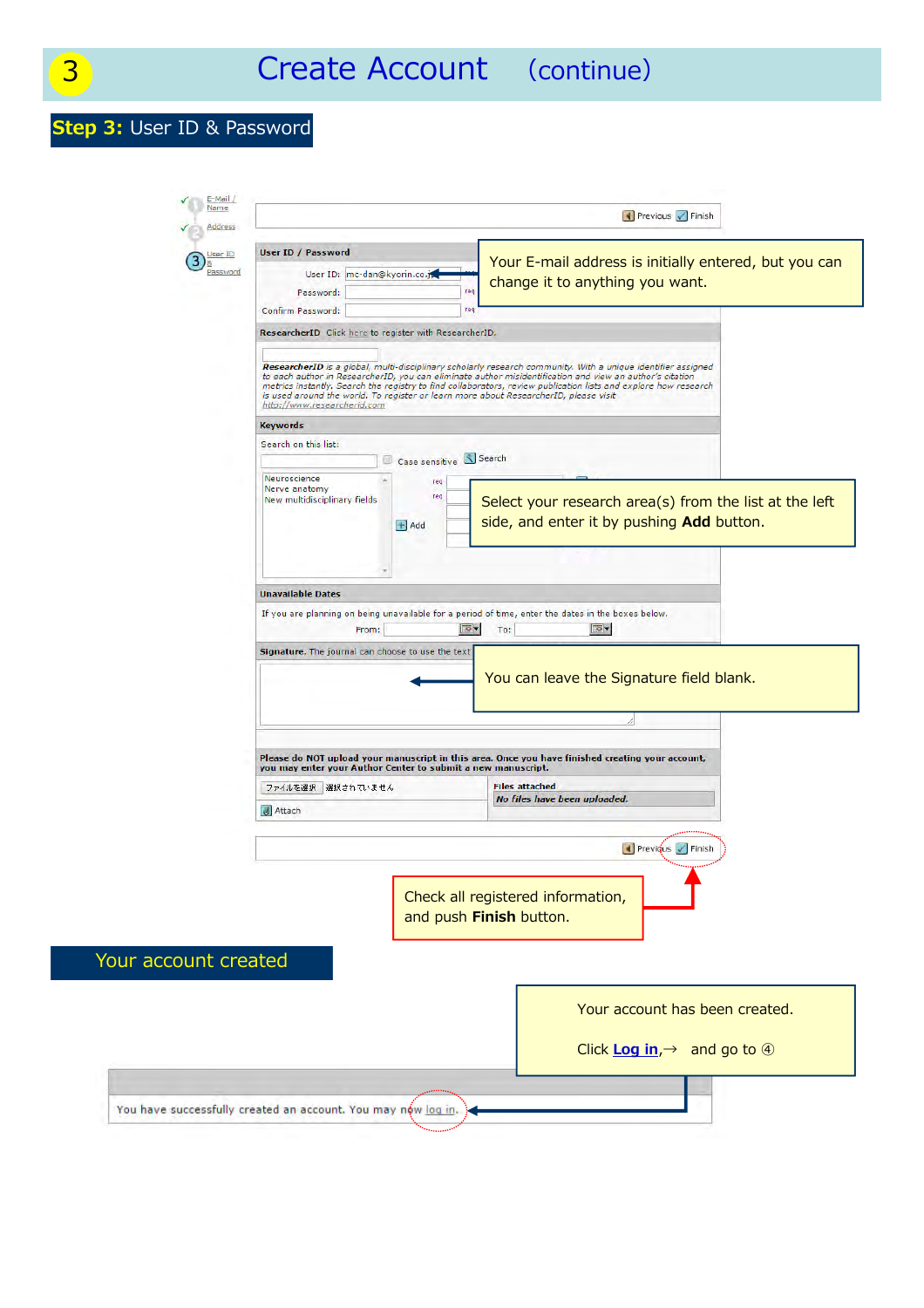### **Home**

| ScholarOne Manuscripts™                               |                  | (Support Kyorin) as A Author + | <b>End Proxy</b>     | <b>Instructions &amp; Forms</b> | Help | Log Out |
|-------------------------------------------------------|------------------|--------------------------------|----------------------|---------------------------------|------|---------|
| <b>KYORINSHA</b><br>$\sqrt{6}$<br>                    | Trial Site       |                                |                      |                                 |      |         |
| <b># Home</b><br><b><i>Author</i></b><br>,,,,,,,,<br> |                  |                                |                      |                                 |      |         |
| Help<br>• User Tutorials<br>- Kyorinsha Der o A       | Kyorinsha Demo A |                                | <b>Click Author.</b> |                                 |      |         |
|                                                       |                  |                                |                      |                                 |      |         |

|                                                                                   | <b>Dashboard</b>                                                                                                                                               |
|-----------------------------------------------------------------------------------|----------------------------------------------------------------------------------------------------------------------------------------------------------------|
|                                                                                   | [Author Dashboard] displays manuscripts status you have created/submitted. You can see the<br>manuscripts at the bottom by clicking on each list.              |
|                                                                                   |                                                                                                                                                                |
| <b>ScholarOne Manuscripts™</b><br><b>KYORINSHA</b>                                | (Support Kyorin) as A Reviewer<br><b>End Proxy</b><br><b>Instructions &amp; Forms</b><br><b>Help</b><br>Log Out<br>Trial Site                                  |
| <b><i><del>&amp;</del></i></b> Home<br><b>∕ Author</b><br><b>Author Dashboard</b> | It displays where you currently are in the site.<br>Click the link if you want to move the other page.<br>[Important] Do NOT use "Back" button on the browser. |
|                                                                                   |                                                                                                                                                                |
| <b>Author Dashboard</b>                                                           | <b>Start New Submission</b>                                                                                                                                    |
| 1 > Submitted Manuscripts<br>1 > Manuscripts with<br><b>Decisions</b>             | Traditional submission allows you to upload files<br>Edit<br><b>Begin Submission</b><br>that were created from many sources.                                   |
| 5 > Manuscripts I Have Co-<br>Authored                                            |                                                                                                                                                                |
| > Start New Submission<br>$\blacktriangleright$ Legacy Instructions               | Click here to create a new form.<br>Click here first if you have not created any manuscripts.                                                                  |

**To continue submission for manuscripts you already created.** Click 「Unsubmitted and Manuscripts in Draft」 in My Manuscripts, and click Continue Submission button. **To continue submission for returned manuscripts** There is a possibility that your manuscripts will be returned at the Admin check after the submission. Those for the first submission is put in 「Unsubmitted and Manuscripts in Draft」, and those for the revised manuscripts submission is put in 「Revises Manuscripts in Draft」. Click the appropriate link, and push Continue Submission.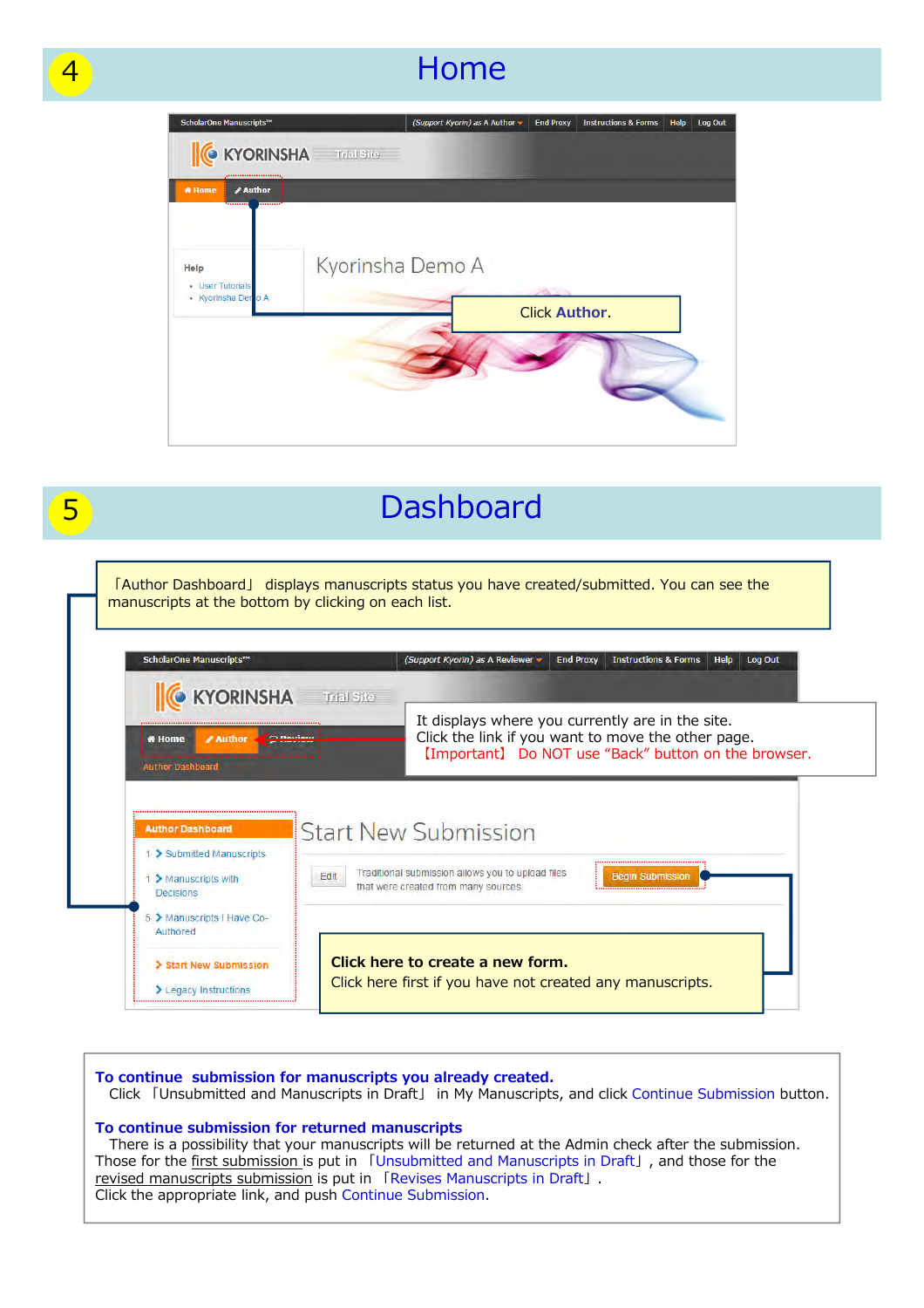**6** Step 1: Type, Title & Abstract Fill in all required field between Step 1 and 5. Then, you can submit your manuscript after you check all information you entered on the PDF file on Step ⑥. When you move to the other Steps, the system automatically saves all information you have entered at the point. You can continue submissions by re-logging in the site even if you do not complete the submission at once. Type: @ Edit Step 1: Type, Title, & CHOICE TYPE Abstract **Manuscript Type Original Article** Step 2: Attributes Select an appropriate type from the Case Report  $\circ$ Step 3: Authors &  $\rightarrow$ list. Institutions **Review Article** Step 4: Details & Letter to the Editor Comments Sten 6: Review & Submit - 3 \* Title @ Edit Preview  $\hat{\Omega}$  Special Characters 0 OUT OF 50 W **Title** Enter the Title within the word limit. \* Abstract @ Edit **Write or Paste Abstract**  $\begin{tabular}{|c|c|} \hline \textbf{Preview} & \textbf{\textit{O}} Special Characteristics \\ \hline \end{tabular}$ 0 OUT OF **Abstract** Enter the Abstract within the word limit.



### Step 2: Attributes

| <b>Submission</b>                                                                          |                 | Keywords @ Edit                                                                                                                                     |         |      |                   |
|--------------------------------------------------------------------------------------------|-----------------|-----------------------------------------------------------------------------------------------------------------------------------------------------|---------|------|-------------------|
| Step 1: Type, Title, &                                                                     | ×               |                                                                                                                                                     | $+$ Add |      |                   |
| Abstract                                                                                   |                 | <b>Hide Full List</b>                                                                                                                               |         |      |                   |
| <b>Step 2: Attributes</b><br>Step 3: Authors &<br><b>Institutions</b><br>Step 4: Details & | э               | Neuroscience<br>Nerve anatomy<br>New multidisciplinary fields                                                                                       |         |      |                   |
| <b>Comments</b>                                                                            |                 | $+$ Add                                                                                                                                             |         |      |                   |
| Step 6: Review & Submit                                                                    | 计定              |                                                                                                                                                     |         |      |                   |
|                                                                                            |                 |                                                                                                                                                     |         |      | <b>MAXIMUM 3</b>  |
|                                                                                            |                 | <b>KEYWORDS</b>                                                                                                                                     |         |      |                   |
|                                                                                            |                 | ≮ Previous Step                                                                                                                                     |         | Save | Save & Continue > |
| $\circled{1}$<br>$\circled{2}$<br>$\circled{3}$                                            | <b>Keywords</b> | Select Keywords from the list.<br>Push "Add" button.<br>Selected Keywords are listed at the bottom.<br>XYou cannot type Keywords in the text field. |         |      |                   |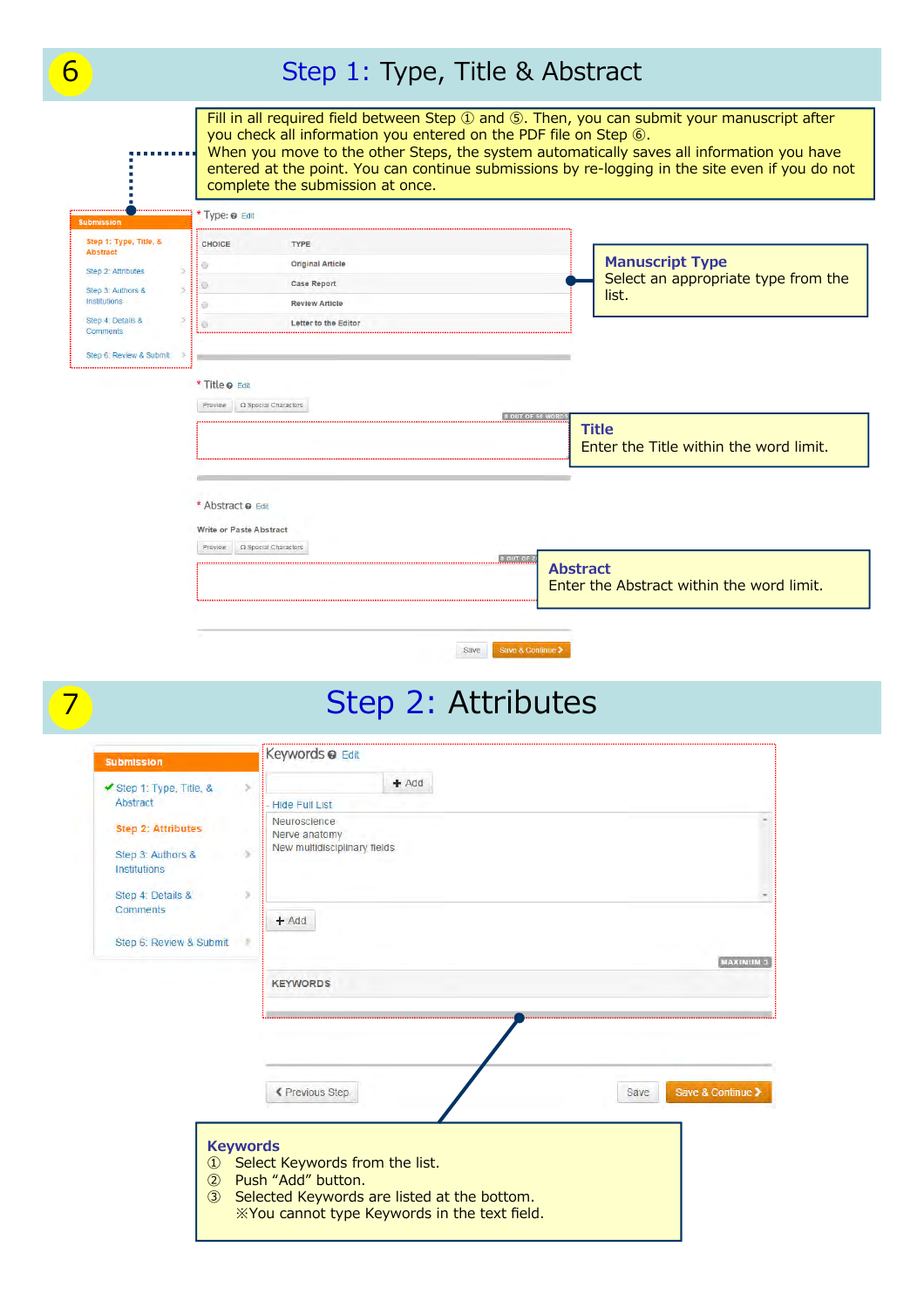### 8 Step 3: Authors & Institutions

| ◆ Step 2: Attributes                                                                                                                                                     | r                   | ORDER<br><b>ACTIONS</b><br><b>AUTHOR</b>                                                                                                            | <b>INSTITUTION</b>                                                                                      |
|--------------------------------------------------------------------------------------------------------------------------------------------------------------------------|---------------------|-----------------------------------------------------------------------------------------------------------------------------------------------------|---------------------------------------------------------------------------------------------------------|
| ✔ Step 3: Authors &<br><b>Institutions</b><br>✔ Step 4: Reviewers &<br>Editors<br>Step 5: Details &<br><b>Comments</b><br>Step 6: File Upload<br>Step 7: Review & Submit | ð.<br>ð.<br>ð.<br>÷ | Author, A<br>1<br>Select<br>$\pmb{\mathrm{v}}$<br>$\mathbf{v}$<br>(Corresponding Author)<br>Drag<br>mc-author@kyorin.co.jp<br>C Update Author Order | 1. Kyorinsha<br>$3 - 46 - 10$<br>Address2<br>Address3<br>Kita-ku, Tokyo, JP 114-0024<br>2.<br><b>JP</b> |
|                                                                                                                                                                          |                     | <b>Add Author</b><br>Find using Author's email address<br>AuthorsEmail@example.com<br>Q Search                                                      |                                                                                                         |
|                                                                                                                                                                          |                     | <b>≮ Previous Step</b>                                                                                                                              | Save & Continue ><br>Save                                                                               |
|                                                                                                                                                                          |                     | Enter your co-author's E-Mail address and click Search.                                                                                             |                                                                                                         |

A No co-author found. Please search again using another e-mail address of create a new co-author.

If the search result is not returned, a message will appear above the box of "Find using Author's email address". Click "**create a new co-author**." in the message and the screen to enter your co-author's information will be displayed. Then, fill in the fields and click "**Add Created Author**" to add him/her on the Author list.

|                                                                                                                                                                                                                                                                              | Drag |  | 1 | $\mathbf{v}$ |  |  |  |  |  |  |  |  | Select |  | $\mathbf{v}$ | Author, A<br>(Corresponding Author)<br>mc-author@kyorin.co.jp |  |  |  |  | 2.<br>JP. | 1. Kyorinsha<br>$3 - 46 - 10$<br>Address <sub>2</sub><br>Address <sub>3</sub><br>Kita-ku, Tokyo, JP 114-0024 |  |  |  |  |
|------------------------------------------------------------------------------------------------------------------------------------------------------------------------------------------------------------------------------------------------------------------------------|------|--|---|--------------|--|--|--|--|--|--|--|--|--------|--|--------------|---------------------------------------------------------------|--|--|--|--|-----------|--------------------------------------------------------------------------------------------------------------|--|--|--|--|
| Reviewer, A<br>1. Kyorinsha Co., Ltd., Sales<br>$\overline{2}$<br>Select<br>$\mathbf{v}$<br>۷<br><b>Department</b><br>Drag<br>Select.<br>yorin.co.jp<br>3-46-10, Nishigahara<br>Edit<br>Kita-ku, Tokyo, JP 1140024<br>Assign as Corresponding Author<br><b>Remove Author</b> |      |  |   |              |  |  |  |  |  |  |  |  |        |  |              |                                                               |  |  |  |  |           |                                                                                                              |  |  |  |  |

author's information.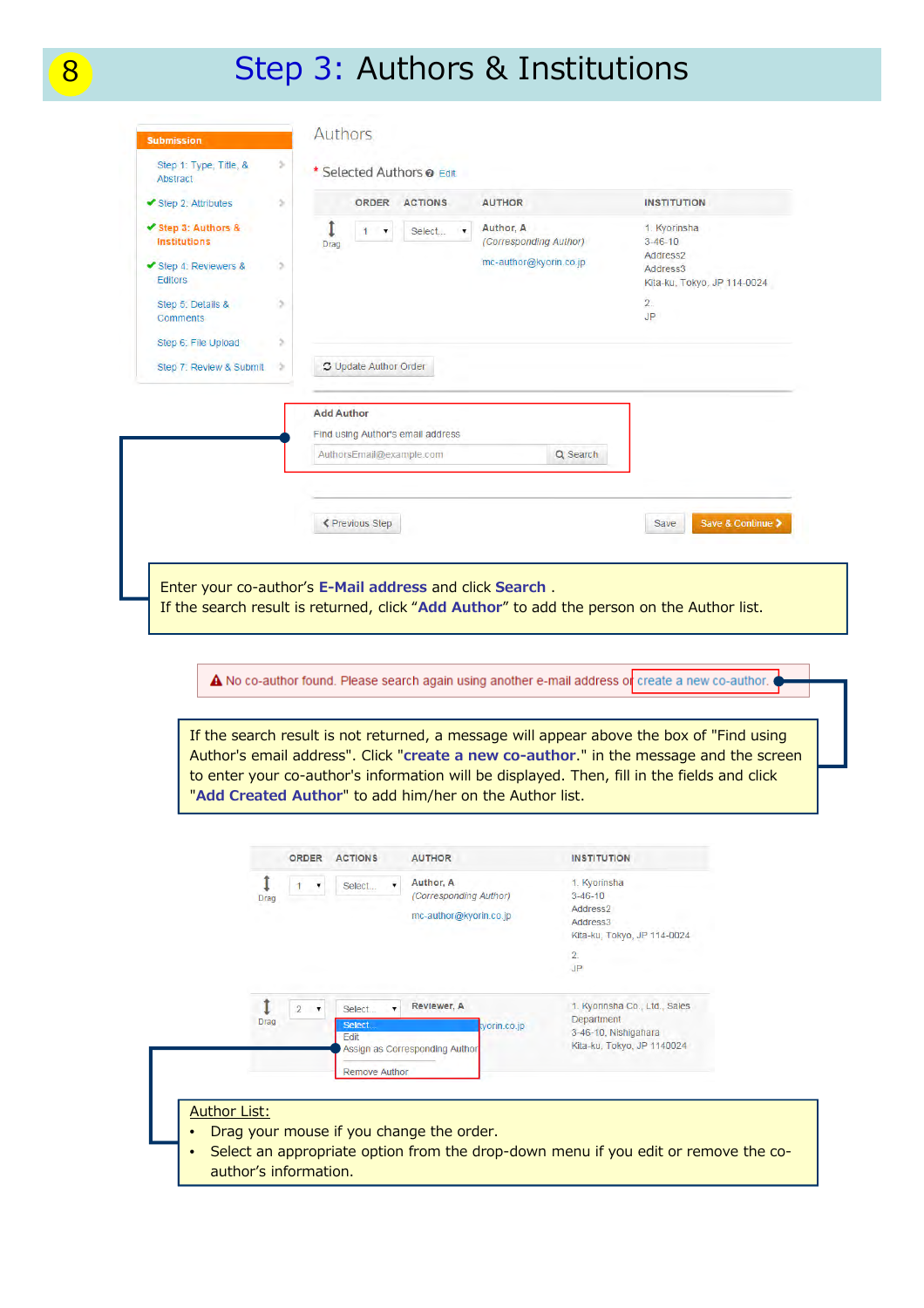# 9 Step 4: Details & Comments

| <b>Submission</b><br>◆ Step 1: Type, Title, &<br>Abstract<br>◆ Step 2: Attributes<br>s. | Cover Letter @ Edit<br><b>Write Cover Letter</b><br>$\Omega$ Special Characters<br>Preview | If you type the cover letter, enter<br>here.<br>0 OUT OF 32768 CHARACTERS                                          |
|-----------------------------------------------------------------------------------------|--------------------------------------------------------------------------------------------|--------------------------------------------------------------------------------------------------------------------|
| ◆ Step 3: Authors &<br>×<br>Institutions                                                |                                                                                            |                                                                                                                    |
| ◆ Step 4: Details &<br><b>Comments</b><br>Step 6: Review & Submit                       | Upload Cover Letter<br>1. Select File                                                      | If you attach the cover letter, select<br>the file here.<br>主 2. Attach File                                       |
|                                                                                         |                                                                                            |                                                                                                                    |
|                                                                                         | <b>Manuscript Information</b>                                                              |                                                                                                                    |
|                                                                                         | Number of Figures:                                                                         |                                                                                                                    |
|                                                                                         | Number of Color Figures:                                                                   |                                                                                                                    |
|                                                                                         | Number of Tables:                                                                          |                                                                                                                    |
|                                                                                         | Number of Words:                                                                           |                                                                                                                    |
|                                                                                         | Has this manuscript been submitted previously?                                             |                                                                                                                    |
|                                                                                         | $\circ$<br>Yes                                                                             |                                                                                                                    |
|                                                                                         | No<br>O                                                                                    |                                                                                                                    |
|                                                                                         | If yes, what is the manuscript ID of the previous submission?                              |                                                                                                                    |
|                                                                                         |                                                                                            |                                                                                                                    |
|                                                                                         | Are you willing to pay the journal's fee for color reproduction?                           |                                                                                                                    |
|                                                                                         | O.<br>Yes                                                                                  | Answer on each question.                                                                                           |
|                                                                                         | ō<br>No                                                                                    |                                                                                                                    |
|                                                                                         | N/A<br>O                                                                                   |                                                                                                                    |
|                                                                                         |                                                                                            |                                                                                                                    |
|                                                                                         | <b>Confirm the following:</b>                                                              |                                                                                                                    |
|                                                                                         | B<br>elsewhere.                                                                            | Confirm that the manuscript has been submitted solely to this journal and is not published, in press, or submitted |
|                                                                                         | o<br>study country.                                                                        | Confirm that all the research meets the ethical guidelines, including adherence to the legal requirements of the   |
|                                                                                         | Do you have any conflict of interest?                                                      |                                                                                                                    |
|                                                                                         | Ø<br>Yes                                                                                   |                                                                                                                    |
|                                                                                         | No<br>O.                                                                                   |                                                                                                                    |
|                                                                                         | If yes, please state:                                                                      |                                                                                                                    |
|                                                                                         |                                                                                            |                                                                                                                    |
|                                                                                         | ← Previous Step                                                                            | Save & Continue ><br>Save                                                                                          |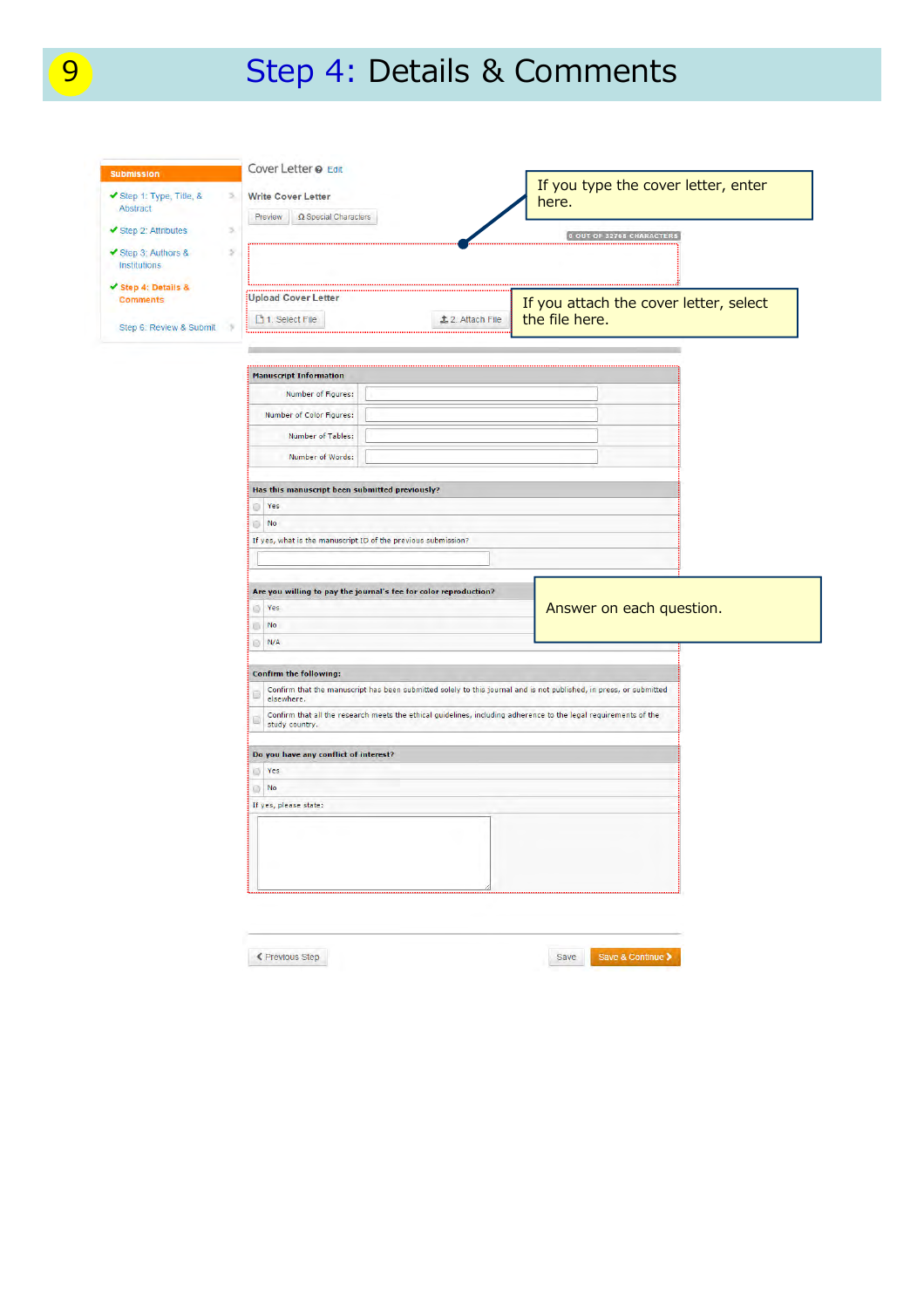### 10 Step 5: File Upload

| Step 1: Type, Title, &<br>Abstract<br>◆ Step 2: Attributes<br>◆ Step 3: Authors &<br><b>Institutions</b><br>◆ Step 4: Details &<br><b>Comments</b> | Þ<br>ý.<br>s.<br>Continue." Read More<br>$*$ = Required Fields<br>$\mathcal{L}_{\mathcal{A}}^{\mathcal{A}}(\mathcal{A})$ | the latest set of files. If you have updated a file, please delete the original version and upload the<br>below. View your uploaded files by clicking on HTML or PDF. When you are finished, click "Save and | Upload as many files as needed for your manuscript in groups of three or fewer. These files will be combined<br>into a single PDF document for the peer review process. If you are submitting a revision, please include only<br>revised file. To designate the order in which your files appear, use the dropdowns in the "order" column |
|----------------------------------------------------------------------------------------------------------------------------------------------------|--------------------------------------------------------------------------------------------------------------------------|--------------------------------------------------------------------------------------------------------------------------------------------------------------------------------------------------------------|-------------------------------------------------------------------------------------------------------------------------------------------------------------------------------------------------------------------------------------------------------------------------------------------------------------------------------------------|
| Step 6: Review & Submit                                                                                                                            | Files @ Edit<br>÷                                                                                                        |                                                                                                                                                                                                              | 0.00 OUT OF 58.59 MB                                                                                                                                                                                                                                                                                                                      |
|                                                                                                                                                    | <b>ORDER ACTIONS</b>                                                                                                     | * FILE DESIGNATION<br><b>FILE</b>                                                                                                                                                                            | <b>UPLOAD DATE</b><br><b>UPLOADED BY</b>                                                                                                                                                                                                                                                                                                  |
|                                                                                                                                                    | No files uploaded                                                                                                        |                                                                                                                                                                                                              |                                                                                                                                                                                                                                                                                                                                           |
|                                                                                                                                                    | C Update Order                                                                                                           |                                                                                                                                                                                                              |                                                                                                                                                                                                                                                                                                                                           |
|                                                                                                                                                    | File Upload @ Edit                                                                                                       |                                                                                                                                                                                                              |                                                                                                                                                                                                                                                                                                                                           |
|                                                                                                                                                    | <b>SELECTION</b>                                                                                                         | <b>FILE DESIGNATION</b>                                                                                                                                                                                      |                                                                                                                                                                                                                                                                                                                                           |
|                                                                                                                                                    | Select File 1                                                                                                            | Choose File Designation                                                                                                                                                                                      | ۰                                                                                                                                                                                                                                                                                                                                         |
|                                                                                                                                                    | Select File 2.                                                                                                           | Choose File Designatio                                                                                                                                                                                       | ۳                                                                                                                                                                                                                                                                                                                                         |
|                                                                                                                                                    | File 3<br>Select <sup>®</sup>                                                                                            | Choose File Designatio                                                                                                                                                                                       | ۳                                                                                                                                                                                                                                                                                                                                         |
|                                                                                                                                                    |                                                                                                                          |                                                                                                                                                                                                              | L Upload Selected Files                                                                                                                                                                                                                                                                                                                   |
|                                                                                                                                                    |                                                                                                                          |                                                                                                                                                                                                              |                                                                                                                                                                                                                                                                                                                                           |

- Click "Select File" button and select the file to upload. Select the "File Designation" from the dropdown menu to indicate the file type you are uploading.
- The files are uploaded when you click "Upload Selected Files" button.
- You can upload up to 3 files at once. If you have more than 4 files, upload 1∼3 files first, and click "Save and Continue" button. Then, return to this page, and upload rest of the files.

#### **Main Document**

• Include Abstract, Co-Authors and Keywords information, all of which you have already entered on the screens as well.

#### **Table, Figure**

• Upload the files separately from the Main Document file.

#### ※**Files you can upload**

• DOC(X)、XLS(X)、PPT(X)、JPG、TIFF、GIF、AI、EPS、PSD

※Enter only one-byte characters on the file name, and put the filename extension. (If the filename extension misses, the system fails to generate the PDF proof.)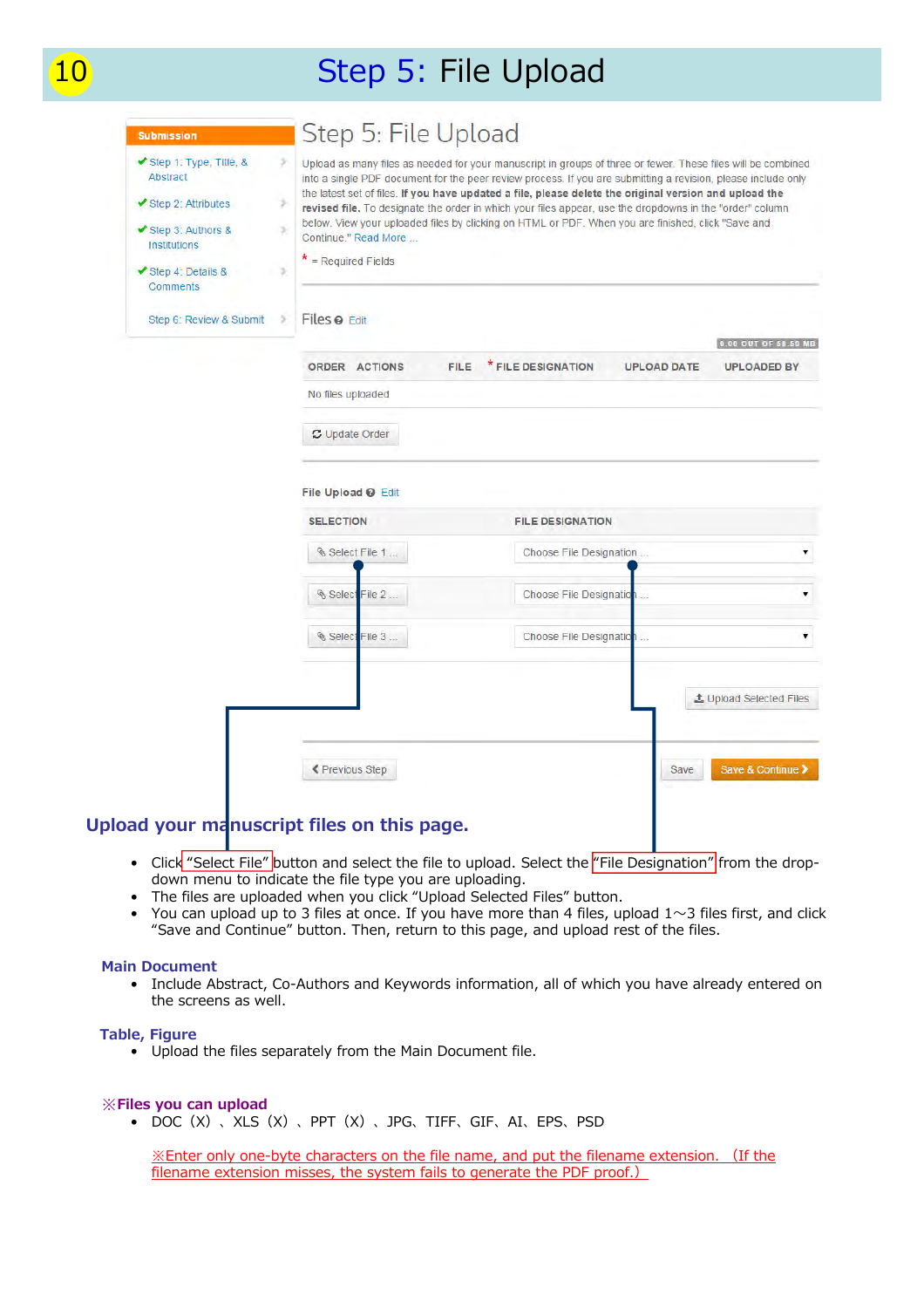# 11 Step 6: Review & Submit

| Step 1: Type, Title, &<br>Abstract<br>Step 2: Attributes<br>Step 3: Authors &<br>Institutions<br>Step 4: Details &<br><b>Comments</b><br>Step 6: Review & Submit | $\star$ = Required Fields<br>* Verify Step Information<br><b>IELD</b><br><b>Manuscript Type</b><br>Title | Review the information below for correctness and make changes as needed. After reviewing the manuscript<br>proofs at the foot of this page, you MUST CLICK 'SUBMIT' to complete your submission.<br>Step 1: Type, Title, & Abstract 2 Edit<br><b>RESPONSE</b><br>Original Article<br>Test |
|------------------------------------------------------------------------------------------------------------------------------------------------------------------|----------------------------------------------------------------------------------------------------------|-------------------------------------------------------------------------------------------------------------------------------------------------------------------------------------------------------------------------------------------------------------------------------------------|
|                                                                                                                                                                  |                                                                                                          |                                                                                                                                                                                                                                                                                           |
|                                                                                                                                                                  |                                                                                                          |                                                                                                                                                                                                                                                                                           |
|                                                                                                                                                                  |                                                                                                          |                                                                                                                                                                                                                                                                                           |
|                                                                                                                                                                  |                                                                                                          |                                                                                                                                                                                                                                                                                           |
|                                                                                                                                                                  |                                                                                                          |                                                                                                                                                                                                                                                                                           |
|                                                                                                                                                                  |                                                                                                          |                                                                                                                                                                                                                                                                                           |
|                                                                                                                                                                  |                                                                                                          |                                                                                                                                                                                                                                                                                           |
|                                                                                                                                                                  |                                                                                                          |                                                                                                                                                                                                                                                                                           |
|                                                                                                                                                                  | Abstract                                                                                                 | Test                                                                                                                                                                                                                                                                                      |
|                                                                                                                                                                  |                                                                                                          |                                                                                                                                                                                                                                                                                           |
|                                                                                                                                                                  |                                                                                                          |                                                                                                                                                                                                                                                                                           |
|                                                                                                                                                                  | Step 2: Attribute                                                                                        | For the fields having no error, the checkmarks are                                                                                                                                                                                                                                        |
|                                                                                                                                                                  | <b>IELD</b>                                                                                              | displayed.                                                                                                                                                                                                                                                                                |
|                                                                                                                                                                  |                                                                                                          | For the fields having errors, $\times$ marks are displayed.                                                                                                                                                                                                                               |
|                                                                                                                                                                  |                                                                                                          | Go back to the fields and correct them.                                                                                                                                                                                                                                                   |
|                                                                                                                                                                  | Step 3: Authors                                                                                          |                                                                                                                                                                                                                                                                                           |
|                                                                                                                                                                  | FIELD                                                                                                    | <b>RESPONSE</b>                                                                                                                                                                                                                                                                           |
|                                                                                                                                                                  | Author 1                                                                                                 | Author, A                                                                                                                                                                                                                                                                                 |
|                                                                                                                                                                  |                                                                                                          | mc-author@kyorin.co.jp                                                                                                                                                                                                                                                                    |
|                                                                                                                                                                  |                                                                                                          | Kyorinsha<br>Kita-ku, Tokyo, 114-0024, JP                                                                                                                                                                                                                                                 |
|                                                                                                                                                                  |                                                                                                          | JP.                                                                                                                                                                                                                                                                                       |
|                                                                                                                                                                  |                                                                                                          |                                                                                                                                                                                                                                                                                           |
|                                                                                                                                                                  | Step 4: Details & Comments                                                                               | $\mathbb Z$ Edit                                                                                                                                                                                                                                                                          |
|                                                                                                                                                                  | FIELD<br>Cover Letter                                                                                    | <b>RESPONSE</b>                                                                                                                                                                                                                                                                           |
|                                                                                                                                                                  |                                                                                                          |                                                                                                                                                                                                                                                                                           |
|                                                                                                                                                                  | <b>Manuscript Information</b><br>Number of Figures:                                                      |                                                                                                                                                                                                                                                                                           |
|                                                                                                                                                                  | Number of Color Figures:<br>Number of Tables:                                                            |                                                                                                                                                                                                                                                                                           |
|                                                                                                                                                                  | Number of Words:                                                                                         |                                                                                                                                                                                                                                                                                           |
|                                                                                                                                                                  | Has this manuscript been submitted previously?                                                           |                                                                                                                                                                                                                                                                                           |
|                                                                                                                                                                  | Yes<br>No                                                                                                |                                                                                                                                                                                                                                                                                           |
|                                                                                                                                                                  |                                                                                                          | If yes, what is the manuscript ID of the previous submission?                                                                                                                                                                                                                             |
|                                                                                                                                                                  |                                                                                                          | Are you willing to pay the journal's fee for color reproduction?                                                                                                                                                                                                                          |
|                                                                                                                                                                  | No                                                                                                       |                                                                                                                                                                                                                                                                                           |
|                                                                                                                                                                  | N/A                                                                                                      |                                                                                                                                                                                                                                                                                           |
|                                                                                                                                                                  | <b>Confirm the following:</b>                                                                            |                                                                                                                                                                                                                                                                                           |
|                                                                                                                                                                  | elsewhere.                                                                                               | Confirm that the manuscript has been submitted solely to this journal and is not published, in press, or submitted                                                                                                                                                                        |
|                                                                                                                                                                  | country.                                                                                                 | Confirm that all the research meets the ethical guidelines, including adherence to the legal requirements of the study                                                                                                                                                                    |
|                                                                                                                                                                  | Do you have any conflict of interest?                                                                    |                                                                                                                                                                                                                                                                                           |
|                                                                                                                                                                  | Yes<br>No                                                                                                |                                                                                                                                                                                                                                                                                           |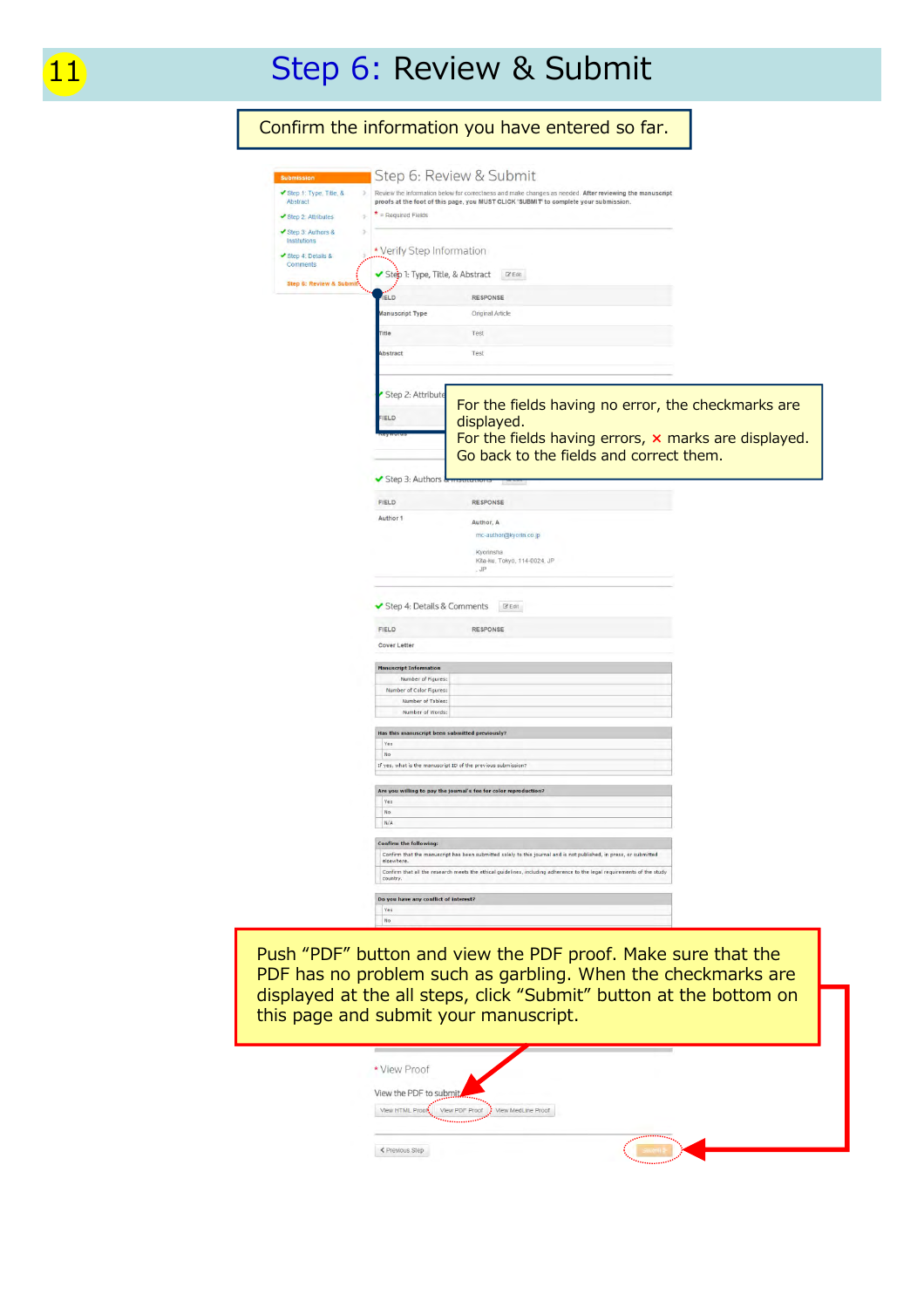| <b>Submission Confirmation</b> |                          | <b>B</b> Print     |
|--------------------------------|--------------------------|--------------------|
| Thank you for your submission  |                          |                    |
| <b>Submitted to</b>            | Kyorinsha Demo A         |                    |
| <b>Manuscript ID</b>           | WRK4-2016-07-0003        |                    |
| Title a                        |                          |                    |
| <b>Authors</b>                 | Author, A<br>Reviewer, A |                    |
| <b>Date Submitted</b>          | 12-Jul-2016              |                    |
|                                |                          |                    |
|                                |                          | Author Dashboard > |

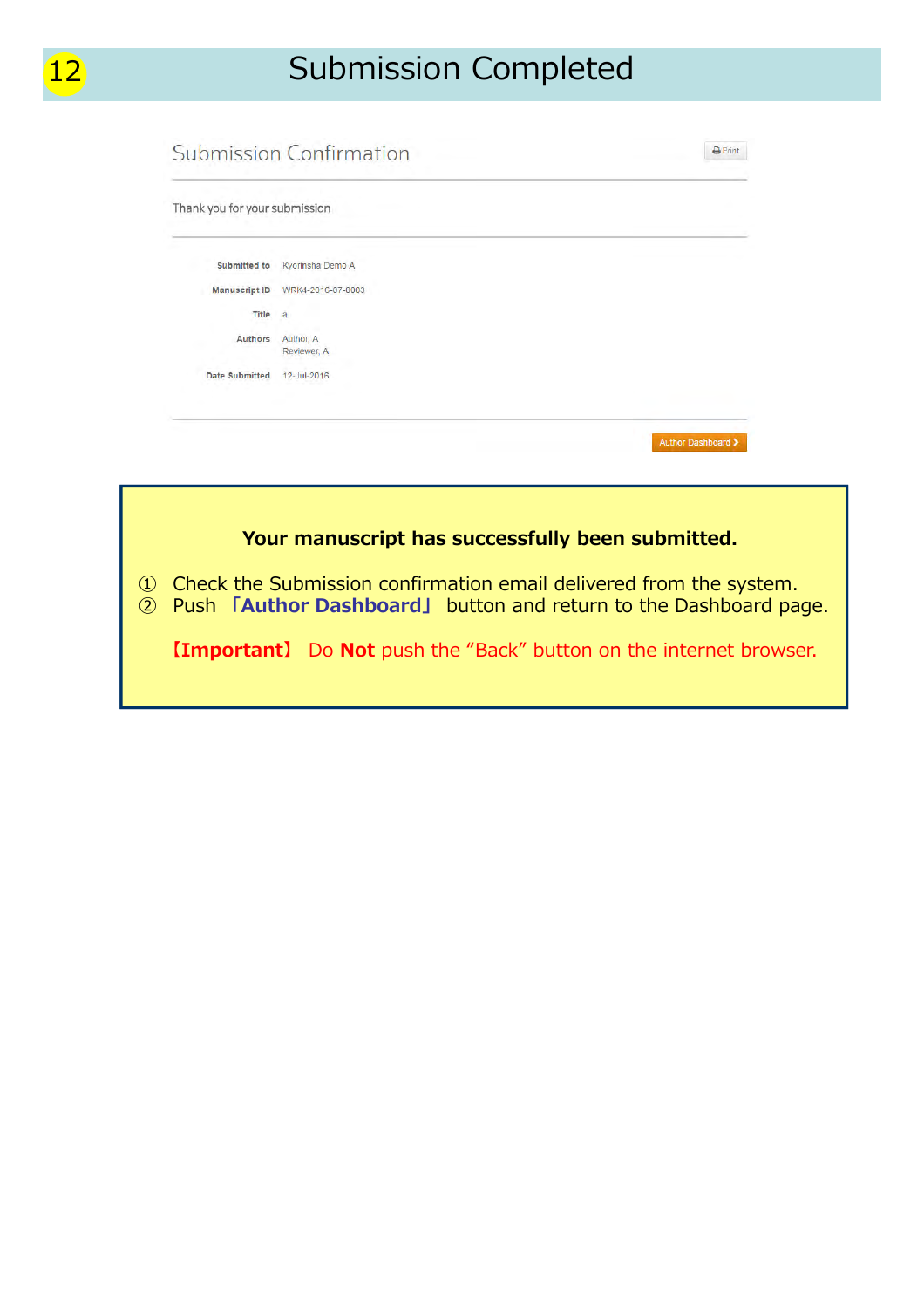### **Follow below steps to create revised manuscripts.**

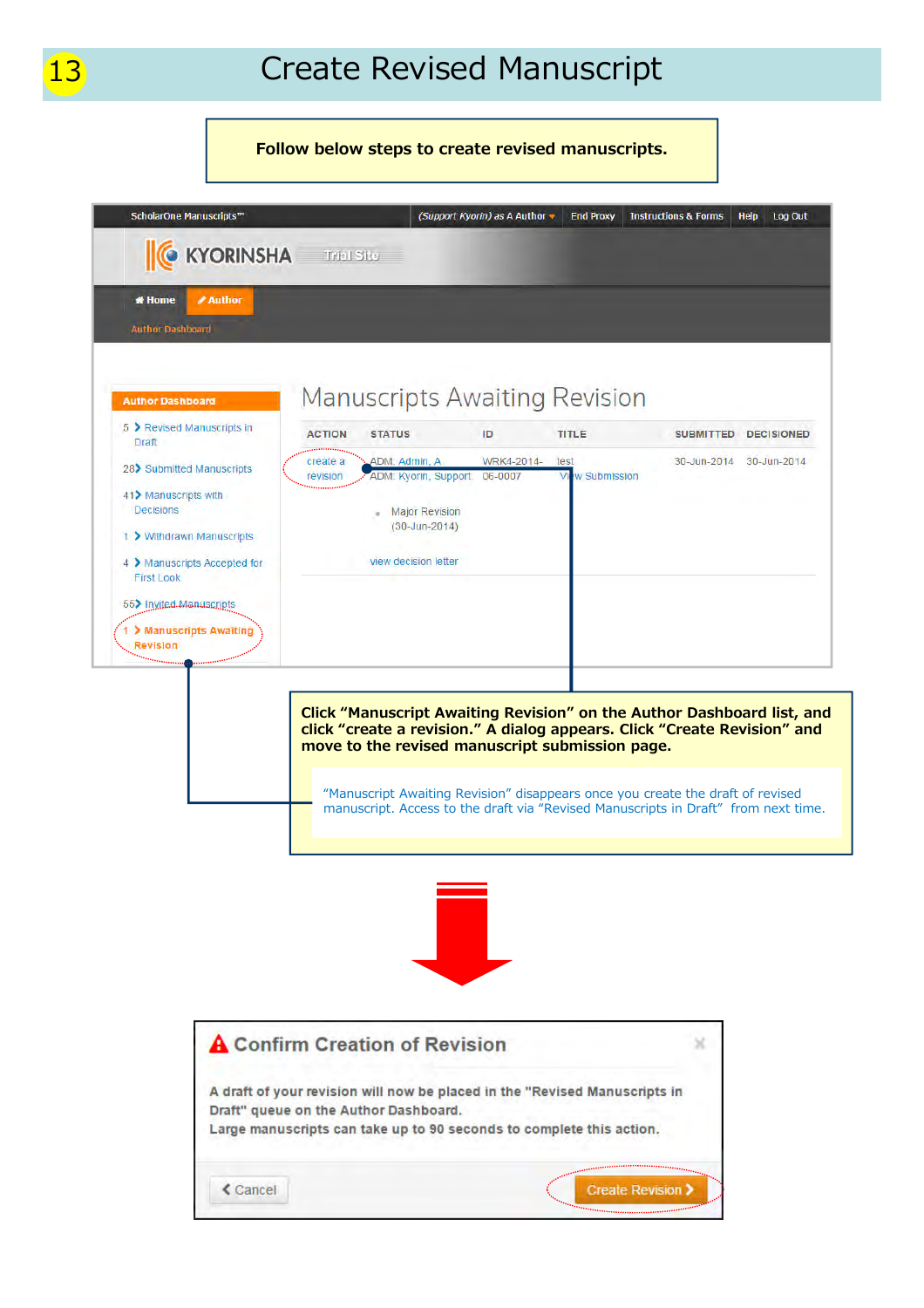### Respond to Decision Letter

#### **Submission**

| Step 1: View and<br><b>Respond to Decision</b><br>Letter |  |
|----------------------------------------------------------|--|
| Step 2: Type, Title, $\&$<br>Abstract                    |  |
| $\blacktriangleright$ Step 3: Attributes                 |  |
| Step 4: Authors &<br>Institutions                        |  |
| Step 5: Details &<br><b>Comments</b>                     |  |
| Step 6: File Upload                                      |  |
| Step 7: Review & Submit                                  |  |

### Step 1: View and Respond to Decision Letter

Respond to the reviewers' comments by entering text into the text boxes provided. Read More ...

 $*$  = Required Fields

### **Decision Letter**

#### 22-Oct-2015

#### Dear Prof. Author:

Manuscript ID WRK4-2012-08-0003.R1 entitled "Effect of Non-Steroidal Anti-Inflammatory Drugs on Methotrexate Dosage" which you submitted to the Kyorinsha Demo A, has been reviewed. The comments of the reviewer(s) are included at the bottom of this letter.

The reviewer(s) have recommended publication, but also suggest some revisions to your manuscript. Therefore, I invite you to respond to the reviewer(s)' comments and revise your manuscript.

To revise your manuscript, log into http://mc.manuscriptcentral.com/kyo-demo-a and enter your Author Center, where you will find your manuscript title listed under "Manuscripts with Decisions." Under "Actions," click on "Create a Revision." Your manuscript number has been appended to denote a revision.

You will be unable to mak revise your manuscript us highlight the changes to Word or by using bold or Onen the reviend manue

#### **Response to review comments**

Read the comments in the Decision Letter, and respond with your comments Point by Point how you revised them.

 $(+)$  Expand

※Do NOT upload revised manuscript files in this field.

#### Your Response @ E

Ľ

..........

Save. Save & Continue > **Push 「Save and Continue」 and move to the next step.**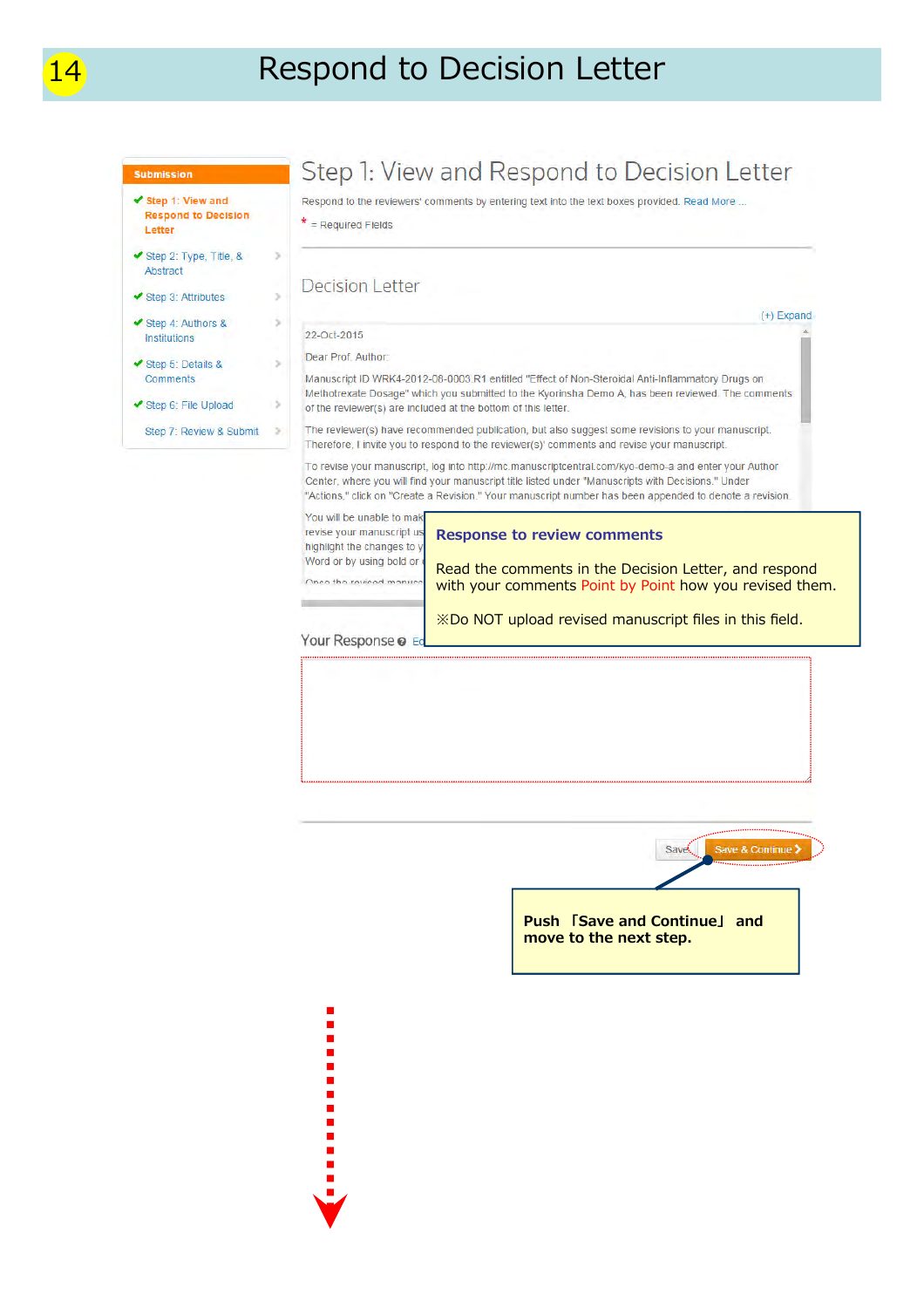### 15 **Revise on Each Step**

Type o o • **Revise the necessary points on each step.** TYPE<br>Original Article<br>Case Report<br>Nevem Article<br>Letter to the Dit CHORE • **Do not upload duplicated files when you upload the**  ř. **revised files. You can do so by deleting the previous**  š. **files.**  \*Title 0 co<br>nose 0 \* Abstract @ nm Virita or Paste Abstra<br>| Prema | G. Bancal Dr Ellen e sa -<br>Step 1: View and<br>Respond to Decis<br>Latter The effect of <sup>\*</sup> FILE<br>DESIGNATION **UPLOAT** UPLA<br>BY  $FLE$ FILE  $\overline{1 + \frac{1}{2}}$  seed Step 2: Type, Title, a Chronous Step Step 3: Ammite 一 一 一 一 C update Order New HTML proof View PDF proof Step 5: Details & File Upload @ Edit **SELECTION** FILE DES  $\eta_{\rm t}\, {\rm Stect}$  File 1 Select File 2 Choose File Our **N** Select Pile 3 Keywords @ Edit Step 1: View<br>to Decision L  $\pm$ upi Step 2: Type, Title, &  $+$  Add C Previous Step Save | Pag →<br>Step 3: Attri **MAXIMUM S** Step 4: Auto<br>Institutions 52 KEYWORDS Step & Deta a. i Step 6: File Uploat Step 7: Review & 9 ₹ Previous Step Save Save & Continue Step 1: View and Re  $\overline{\alpha}$  and **FILD** Step 2: Type, Title, & Abstract Print PIELD Authors  $\frac{1}{2}$ \* Selected Authors @ Ed ORDER  $MSTTUTION$  $\frac{1}{\sqrt{2}}$   $\left| \frac{1}{2} + \frac{1}{2} \right|$  Select 1. Kyoni<br>3-46-10<br>Kita au  $200000000$ Step 3: Attributes Step 4: Au RESPONSE VIELD<br>Kennet Step 5: Details & .<br>Neurostienia Step 6: File Up Add Author Step & Authors & Institutions 25m Find using Author's email address<br>AuthorsEmist@example.com Q Search FIELD<br>Author REPOVIE Author, A<br>Incoalhor(puom.co.p Kyosesta<br>Kita-kit, Tokyo, 194-2024, 20<br>Jo  $\langle$  Previous Step Since Since & Step 5: Details & Comments arian i<br>I **RESPONSE**  $F(t)$ **Pouce Late Hanuscript Info** berof Co<br>Nombe ver Letter ø **Mile Cover Liste**  $\begin{array}{c} \text{of each} \\ \text{.} \end{array}$ [1] Seed File 4.2. Atlach File Step 6: File Upload Rice Number of Words ritud<br>Film t nss **Has this manu** 8 H H M . View Proof View the PDF to: ng to pay the journal's fee for color  $\label{eq:W} \text{Wow-HHAE-Pred} \qquad \text{WW}$  $\frac{1}{2}$  is  $\epsilon$  thrastal bay Confirm the Confirm that<br>elsewhere.<br>Confirm that<br>study country Do you After viewing the PDF proof and confirming the checkmark are displayed on the all steps, click "submit" button at the bottom.C Previous Step Size: Says & Con